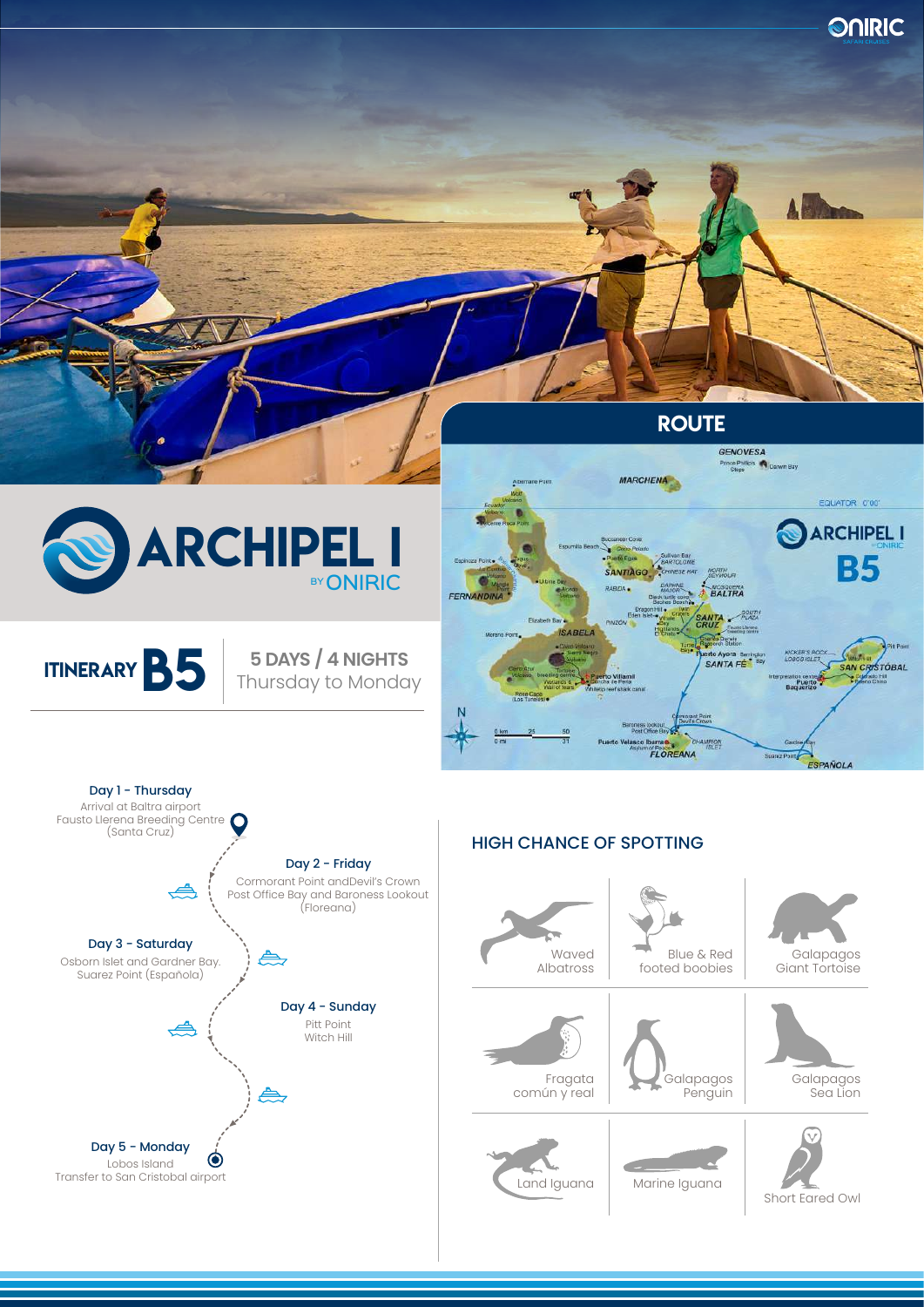

# **DAY 1 - THURSDAY**

## AM - Arrival at Baltra airport

Upon arrival at San Cristobal airport, you will pass through an airport inspection point to ensure that no foreign plants or animals are introduced to the islands, as well as to pay the park entrance fee of \$100 (unless it has been prepaid). A guide will meet you, help you collect your luggage, and escort you on a short bus ride to the harbour.

## PM - Fausto Llerena Breeding Centre (Santa Cruz)

At this site, you can observe tortoises that come from various islands of the archipelago. They comply with the captive breeding programme and then return to repopulate the areas where their population has been affected. The land iguanas of Santa Cruz, Isabela and North Seymour are also in a captive breeding programme, as the populations in these areas suffered from feral dogs.

One of the main attractions is the famous embalmed Lonesome George. Estimated to have died between 93 and 109 years of age, it is recognised as the last of its kind and a symbol of the efforts invested to conserve endangered species. The captive tortoises are used to the presence of visitors, so it's a great place to take photos with them.







# **DAY 2 - FRIDAY**

## AM - Cormorant Point and Devil's Crown (Floreana)

The peninsula of Cormorant Point forms the extreme north cape of Floreana, which exists out of smaller volcanic cones, covered by a tropical dry forest of palo santo. At the landing beach, you will be welcomed by a small Galapagos sea lion colony. The green sand on this beach contains a high percentage of glassy olivine crystals which have been blown out by the surrounding tuff cones. The "flour sand" beach on the southern side of the peninsula is made up of even finer white coral sand which feels very smooth on the feet. Parrotfish have pulverised it, grinding the calcareous skeletons of living coral. You can spot schools of stingrays who love the sandy bottom to hide. During the first months of the year, Pacific green turtles come ashore to bury their eggs.

Devil's Crown offers one of the best snorkelling spots in the Galapagos due to the coral reef in its centre, which attracts a lot of marine life. Here you can spot Galapagos penguins, sea lions, sea turtles, many different colourful fish and even some dolphins. The current can be a bit strong sometimes, so it should not be attempted by novice swimmers.

## PM - Post Office Bay and Baroness Lookout (Floreana)

Historically, this site is the location of a wooden barrel that was placed there in the 18th century by the crew of a whaling ship. Letters found inside the barrel were collected and delivered by sailors returning home. There was no postage fee and, surprisingly, this mailbox and its honour system are still in use today. Although letters are no longer important messages from sailors to their loved ones, tourists leave thousands of them today and many still reach their destination. You can also relax on the beach, where in addition to Galapagos sea lions, Pacific green turtles and golden rays, you may see Galapagos penguins. This is the only place in the southeastern archipelago where penguins reside. You can also climb the small basaltic cone of the Baroness Lookout and enjoy the coastline's paradisiacal views. This viewpoint was the favourite spot of one of Floreana's first settlers, the eccentric baroness and self-proclaimed "Empress of Galapagos" Eloisa von Wagner, who even built her house a few metres further back.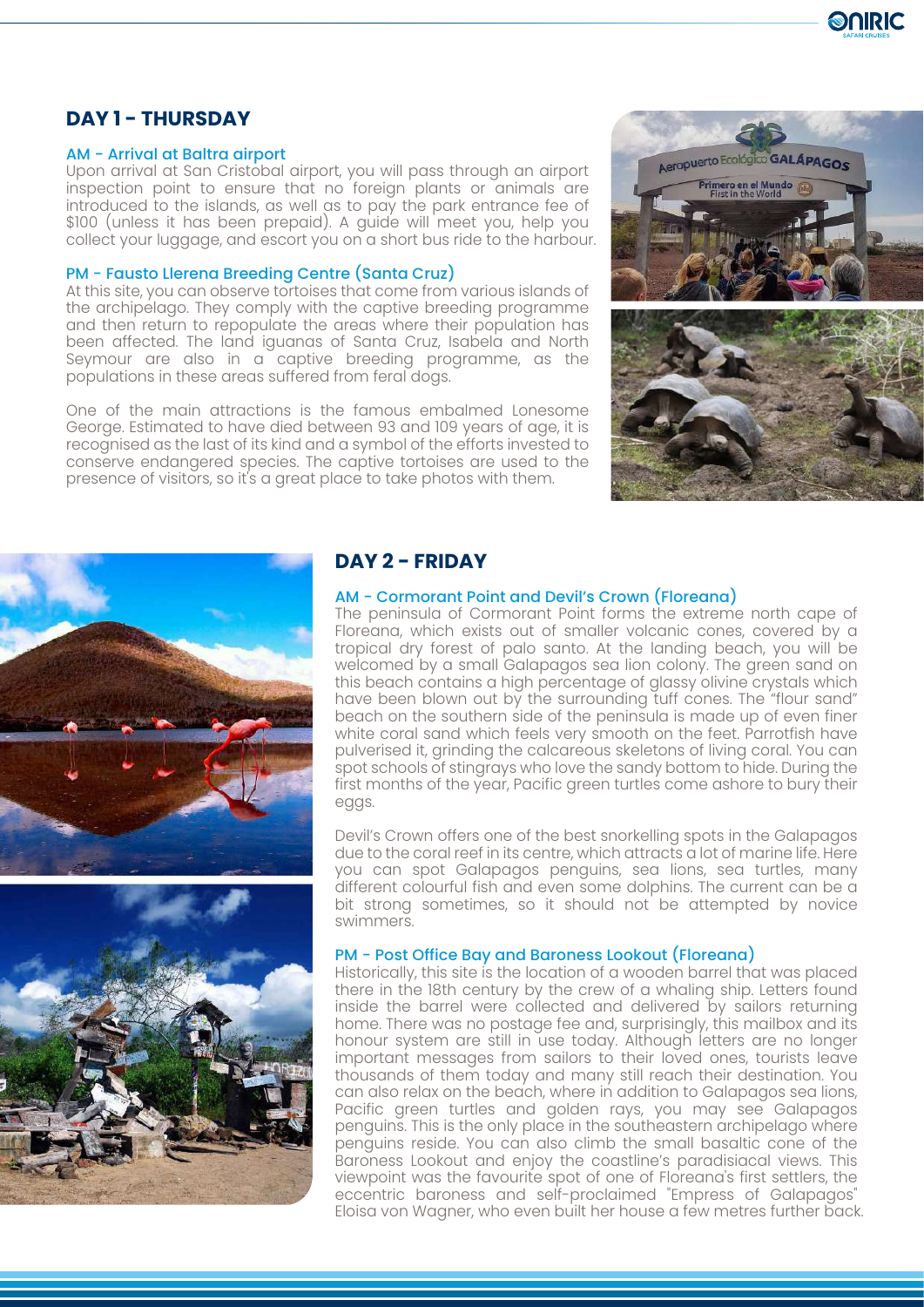# **DAY 3 - SATURDAY**

# AM - Osborn Islet and Gardner Bay(Española)

The striking white beach at Gardner Bay is an important breeding site for Pacific green turtles. However, without a doubt, its main attraction is the Galapagos sea lion colony. Females stay year-round in this nursery, suckling their pups until they are three years old, although they start to fish at five months. During the breeding and mating season, the colony becomes even bigger.

## PM - Suarez Point (Española)

Huge ocean waves crash onto the southern basaltic cliffs of Suarez Point, forming a spectacular blowhole, where the water sprays metres high into the air (depending on the season, the tide and how strongly the sea breeze pushes the waves). Take your time for a meditative break in silence on this emblematic viewpoint, and convert this unforgettable moment into a lifetime experience.







# **DAY 4 - SUNDAY**

## AM - Pitt Point

Two wind-sculptured tuff cones at Pitt Point make up the extreme eastern end of San Cristobal, thus the archipelago. These cliffs were the first sight of land when HMS Beagle and Charles Darwin arrived on the 15th of September, 1835. On the small green sand beach, you will be welcomed by a group of barking Galapagos sea lions. This is a bachelor colony, where males usually relax and prepare themselves for fighting and mating.

#### PM - Witch Hill

This site's primary attraction is the coral sand beach, an excellent place to swim and snorkel. Witch Hill is the remains of a tuff cone and one of the first sites visited by Charles Darwin. It has an impressive landscape, where it is often possible to see coastal and migratory birds, including pelicans, blue-footed boobies and swallow-tailed gulls; as well as sea lions and marine iguanas. At times, the lagoon is completely dry and deposits of salt can be found at the bottom. The people of Puerto Baquerizo Moreno used to use the lagoon as a salt mine.